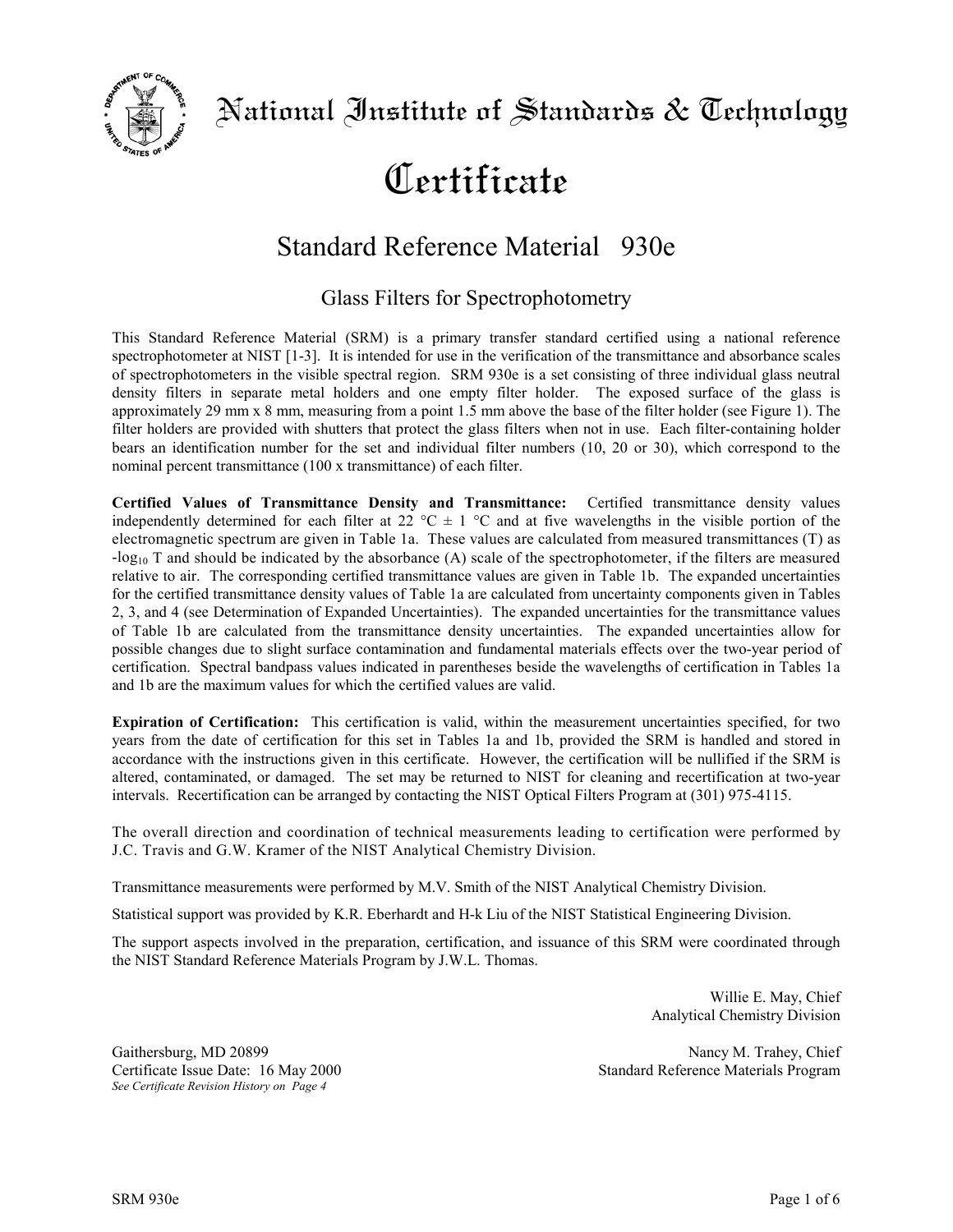**Instructions for Use:** The transmittance of the filters depends upon the intrinsic properties of the material and the wavelength, spectral bandpass, and geometry of the optical beam. It can be affected by other factors such as stray light, temperature, and the positioning of the filter. Changes in the transmittance may be caused by changes in surface conditions, aging of the glass, exposure to a harmful atmosphere, or careless handling as indicated (see Storage and Handling) [1,4-6]. The measurement wavelengths indicated in Tables 1a and 1b should not be in error by more than 1 nm, and the maximum spectral bandpass values should not be exceeded. The wavelength axis of the instrument may be calibrated using NIST SRM 2034 Holmium Oxide Solution Wavelength Standard.

Instrument verification should be performed at an ambient temperature between 20 °C and 24 °C [4]. The empty filter holder provided is to be used in the reference beam of the spectrophotometer so that approximately equivalent conditions of stray radiation are achieved for both beams. The shutters provided with each filter must be removed at the time of measurement and be replaced after the measurements have been completed. Measurements performed outside of these specified conditions or the optical geometry used for certification (see Determination of Transmittances) could produce transmittance values that differ from the certified values.

To demonstrate that a user's measurements are traceable within acceptable limits to the accuracy defined by SRM 930e, the user must first determine the required tolerances or acceptable uncertainty for the application in question. It is recommended that a number of replicate measurements be made for each filter and wavelength, with removal and replacement of the filter between replicate measurements. The user should then compare each mean value and the user-defined tolerance with the NIST-certified value and expanded uncertainty (Table la or 1b). An acceptable level of agreement between a user's measurements and the certified value is assured if any part of the range defined by the NIST certified value and its expanded uncertainty overlaps any part of the user's tolerance band defined by the measured mean and the user-defined level of acceptable uncertainty [7].

**Storage and Handling:** Each SRM 930e set is stored in a black anodized aluminum container to minimize contamination of the glass filter surfaces with particulate matter due to static charge. Each filter is placed in a cylindrical cavity to prevent any contact between the filter face and the walls of the storage container. Each filter holder is provided with a flat leaf spring that is inserted into the cylindrical cavity of the unit for transportation. These springs should be removed during use. **Improper storage or handling of the filters may cause changes in the transmittance** [4]. It is recommended that the filter in the holder be handled only by the edges with soft, powder-free, plastic (polyethylene) gloves and optical lens tissue. When not in use it should be stored in the container. Extended exposure to laboratory atmosphere and dusty surroundings should be avoided. If the surface of the glass filter becomes contaminated, no attempt should be made to clean it. However, dust may be removed by using a rubber-bulb air puffer without contacting the surface of the filter. The SRM set should be returned to NIST for recertification.

**Instrument Dependence Warning:** Instruments for which wavelength dispersion occurs after the light has passed through the filter are particularly susceptible to minor deviations in the optical beam by the SRM unit. If such effects are detected or suspected, the user should contact J.C. Travis, NIST Analytical Chemistry Division at (301) 975-4117, for assistance and instructions.

**Source and Preparation of Material:** The neutral filters were produced by either Starna Cells, Inc. of Atascadero, CA or Schott Glass Technologies, Inc. of Duryea, PA, from samples of Schott NG-4 and NG-5 glass, selected for best homogeneity and minimal inclusions and striae<sup>1</sup>. The filters were ground and polished to the appropriate thicknesses to achieve the nominal transmittances of 0.1, 0.2, and 0.3 [1,4,5]. SRM 930e has been polished to a flatness of one wavelength of the helium-neon laser 633 nm line over the central 5 mm  $\times$  20 mm filter area and to a parallelism of 0.1 mrad (20 ") or better. Prior to certification measurements, the glass filters were aged at NIST for at least six months, and each filter was examined for surface defects and thoroughly cleaned [4].

<sup>&</sup>lt;sup>1</sup> Certain commercial equipment, instruments, or materials are identified in this certificate in order to adequately specify the experimental procedure. Such identification does not imply recommendation or endorsement by the National Institute of Standards and Technology, nor does it imply that the materials or equipment identified are necessarily the best available for the purpose.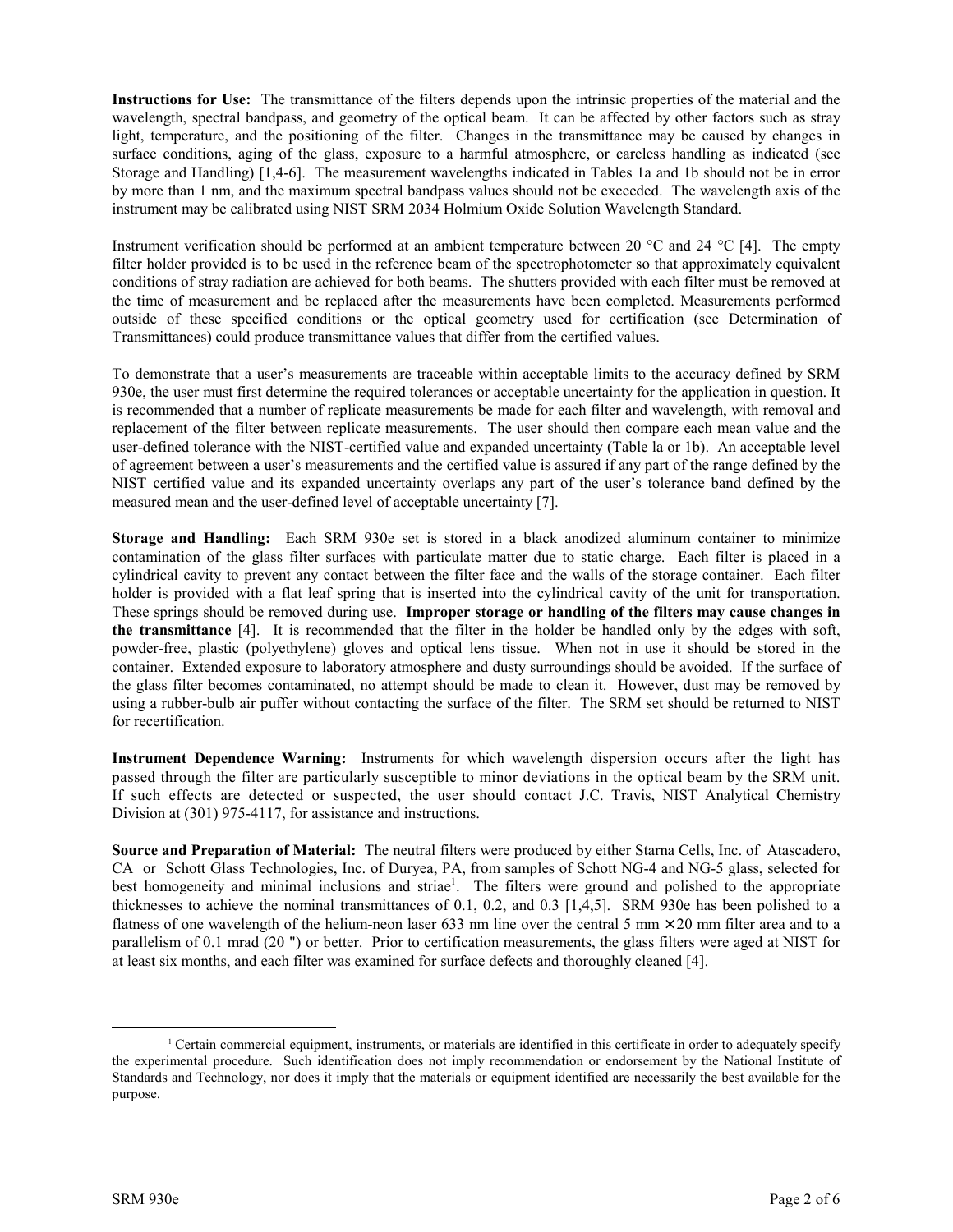**Determination of Transmittances:** The transmittance measurements were made relative to air (an empty filter holder) at an ambient temperature of 22 °C  $\pm$  1 °C using a high-accuracy spectrophotometer designed and built in the NIST Analytical Chemistry Division [3]. This instrument represents a primary transmittance standard; its transmittance accuracy is established using the double-aperture method of linearity testing [3,4,6,8]. The effective spectral bandpass used to determine the certified values was 0.8 nm. The transmittance measurements were made by projecting the vertical image of the slit (approximately 6 mm x 1 mm) onto the middle of the entrance face of the glass filter using 1:1 imaging and a convergent beam geometry with an aperture ratio of f/10. The filter is mounted in a multiple filter carriage in the spectrophotometer. Each transmittance value reported in Table 1b is the average of three transmittance values over the several minute time period required for three carriage cycles. The filters were measured in the spectrophotometer in a position perpendicular to the incident light beam as shown in Figure 1. Each transmittance value was calculated from a measurement of the intensity transmitted through the filter and bracketing measurements of the intensity transmitted through an empty filter holder with a settling time of approximately 5 s followed by a signal integrating time of approximately 2 s. Transmittance was determined in this way several times during an aging period of at least six months. Only the final measurements were are used as the basis of the certified values.

**Uniformity:** The transmittance uniformity of each SRM 930e filter was tested at 546 nm (with a 30 nm effective spectral bandpass) using a commercial spectrophotometer to compare the transmittance density measured at the center of each filter with that measured 7 mm below the center. Filters were rejected if the relative difference of the two readings exceeded the allowable limit of 0.0013 absorbance units with a statistical confidence of 95 %. This limit is reflected in Table 4 and was established experimentally for prior filters of this type by sampling 1 mm x 4 mm areas over a region 5 mm wide by 20 mm long and located symmetrically about the center face of each filter [9].

**Determination of Overall Uncertainties:** The expanded uncertainties (*U*) of the certified transmittance density values of Table 1a, reported in Table 2, are determined from combined standard uncertainties (i.e., estimated standard deviations) of component uncertainties reported in Tables 3 and 4 and a coverage factor  $k = 2$  based on the  $t$ -distribution for more than 30 degrees of freedom [10]. This uncertainty includes "Type A" uncertainties, which are evaluated by statistical methods, and "Type B" uncertainties, which are determined by other means. The standard uncertainties are combined by the root-sum-of-squares method. The expanded uncertainty defines an interval within which the unknown value of the transmittance density can be asserted to lie with a level of confidence of approximately 95 %.

The Type A standard uncertainty component for each level (Table 3) was determined from the results of a statistical analysis of two replicate measurements taken on different days at five (5) wavelengths for eight (8) filters at each of the three levels (filter numbers 10, 20, and 30). The pooled standard deviation of replicates, *sp*, was computed and reported as the standard uncertainty for each level. The degrees of freedom, *DF*, for the pooled standard deviation was computed by multiplying the degrees of freedom for each set of replicates times the number of filters at each level by the number of wavelengths for each level and filter:  $DF = 1 \times 8 \times 5 = 40$ .

The Type B uncertainty components of Table 4 were estimated from studies described in NIST Special Publication 260-116 [4]. The Type B uncertainty components are derived from an estimate of the range,  $\pm a_i$ , with the assumption that the uncertainty is uniformly distributed. The resulting standard uncertainty component is then approximated as  $a_i \div \sqrt{3}$  [10].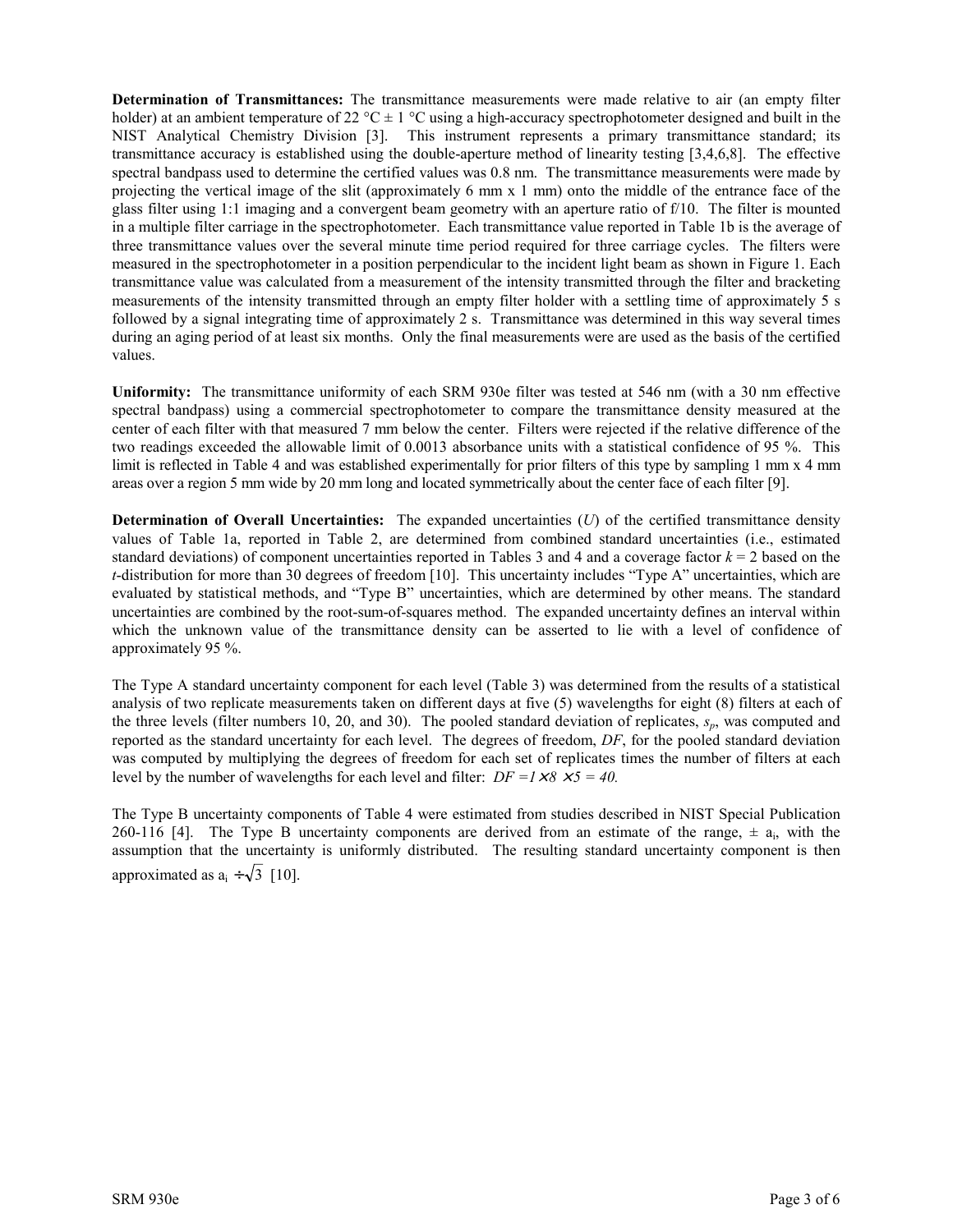#### REFERENCES

- [1] Collected Papers from NBS Conference on Accuracy in Spectrophotometry and Luminescence Measurements, NBS Journal of Research **76A**, No. 5, pp. 375-510, (1972).
- [2] Burke, R.W. and Mavrodineanu, R., Accuracy in Analytical Spectrophotometry, NBS Spec. Pub. 260-81, (1983).
- [3] Mavrodineanu, R., An Accurate Spectrophotometer for Measuring the Transmittance of Solid and Liquid Materials, NBS Journal of Research **76A**, No. 5, pp. 405-425, (1972).
- [4] Mavrodineanu, R., et al., Glass Filters as a Standard Reference Material for Spectrophotometry Selection, Preparation, Certification, and Use, SRM 930 and SRM 1930, NIST Spec. Pub. 260-116, (1994).
- [5] Mavrodineanu, R., Solid Materials to Check the Photometric Scale of Spectrophotometers, NBS Tech. Note 544, Menis, O., and Shultz, J.I., eds., pp. 6-17, (Sept. 1970); ibid, NBS Tech. Note 584, pp. 2-21, (Dec. 1971).
- [6] Gibson, K.S., Spectrophotometry, NBS Circ. 484, (Sept. 1949).
- [7] Becker, D., Christensen, R., Currie, L., Diamondstone, B., Eberhardt, K., Gills, T., Hertz, H., Klouda, G., Moody, J., Parris, R., Schaffer, R., Steel, E., Taylor, J., Watters, R., and Zeisler, R., Use of NIST Standard Reference Materials for Decisions on Performance of Analytical Chemical Methods and Laboratories, NIST Spec. Pub. 829, (1992).
- [8] Mielenz, K.D., and Eckerle, K.L., Spectrophotometer Linearity Testing Using the Double-Aperture Method, Appl. Optics **11**, pp. 2294-2303, (1972).
- [9] Travis, J.C., Winchester, N.K., and Smith, M.V., Determination of the Transmittance Uniformity of Optical Filter Standard Reference Materials, J. Res. Natl. Inst. Stand. Technol. **100**, p. 241, (1995).
- [10] *Guide to the Expression of Uncertainty in Measurement,* ISBN 92-67-10188-9, 1st Ed. ISO, Geneva, Switzerland, (1993); see also Taylor, B.N. and Kuyatt, C.E., "Guidelines for Evaluating and Expressing the Uncertainty of NIST Measurement Results," NIST Technical Note 1297, U.S. Government Printing Office, Washington DC, (1994); available at http://physics.nist.gov/Pubs/.



Figure 1. SRM 930e Filter Holder

**Certificate Revision History:** 16 May 2000 (Technical changes due to new instrumentation); 4 February 1971 (Original certificate date).

*Users of this SRM should ensure that the certificate in their possession is current. This can be accomplished by contacting the SRM Program at: telephone (301) 975-6776; fax (301) 926-4751; e-mail srminfo@nist.gov; or via the internet http://www.nist.gov/srm.*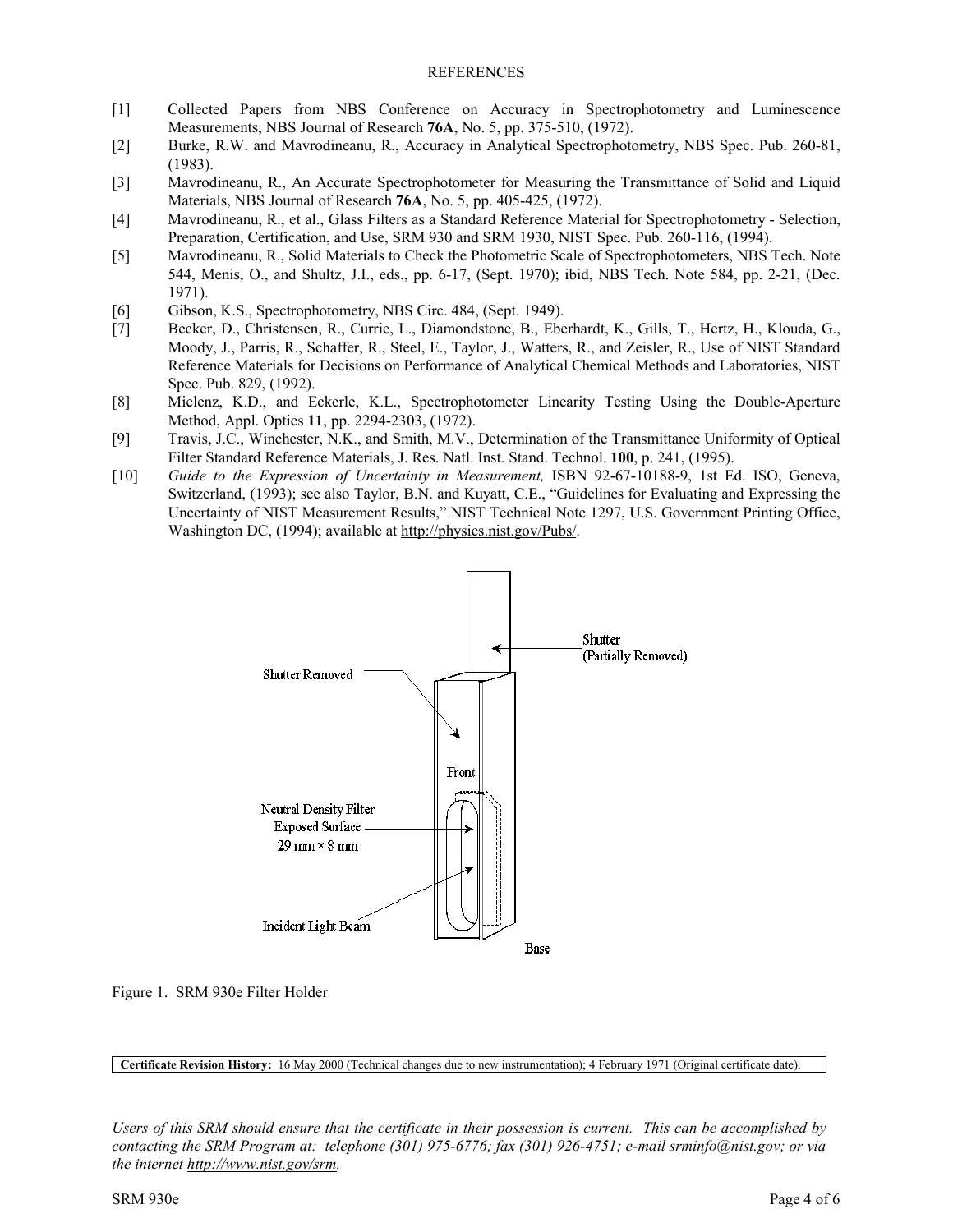| Wavelength, nm                     |                                           | <b>Transmittance Density (-log</b> <sub>10</sub> T) |              |
|------------------------------------|-------------------------------------------|-----------------------------------------------------|--------------|
| (Maximum Spectral<br>Bandpass, nm) | <b>Filter Number - Set Identification</b> |                                                     |              |
|                                    | $10-$                                     | $20-$                                               | $30-$        |
| 440.0(2.2)                         | $\pm 0.0024$                              | $\pm 0.0023$                                        | $\pm 0.0023$ |
| 465.0(2.7)                         | $\pm 0.0024$                              | $\pm 0.0023$                                        | $\pm 0.0023$ |
| 546.1(6.5)                         | $\pm 0.0024$                              | $\pm 0.0023$                                        | $\pm 0.0023$ |
| 590.0(5.4)                         | $\pm 0.0024$                              | $\pm 0.0023$                                        | $\pm 0.0023$ |
| 635.0(6.0)                         | $\pm 0.0024$                              | ± 0.0023                                            | $\pm 0.0023$ |

#### Table 1a. Certified Transmittance Density Values for SRM 930e, Set Number

Table 1b. Certified Transmittance Values for SRM 930e, Set Number

| Wavelength, nm                     | Transmittance (T)<br><b>Filter Number - Set Identification</b> |       |       |
|------------------------------------|----------------------------------------------------------------|-------|-------|
| (Maximum Spectral<br>Bandpass, nm) |                                                                |       |       |
|                                    | $10-$                                                          | $20-$ | $30-$ |
| 440.0(2.2)                         |                                                                |       |       |
| 465.0(2.7)                         |                                                                |       |       |
| 546.1(6.5)                         |                                                                |       |       |
| 590.0(5.4)                         |                                                                |       |       |
| 635.0(6.0)                         |                                                                |       |       |

Date of Certification: